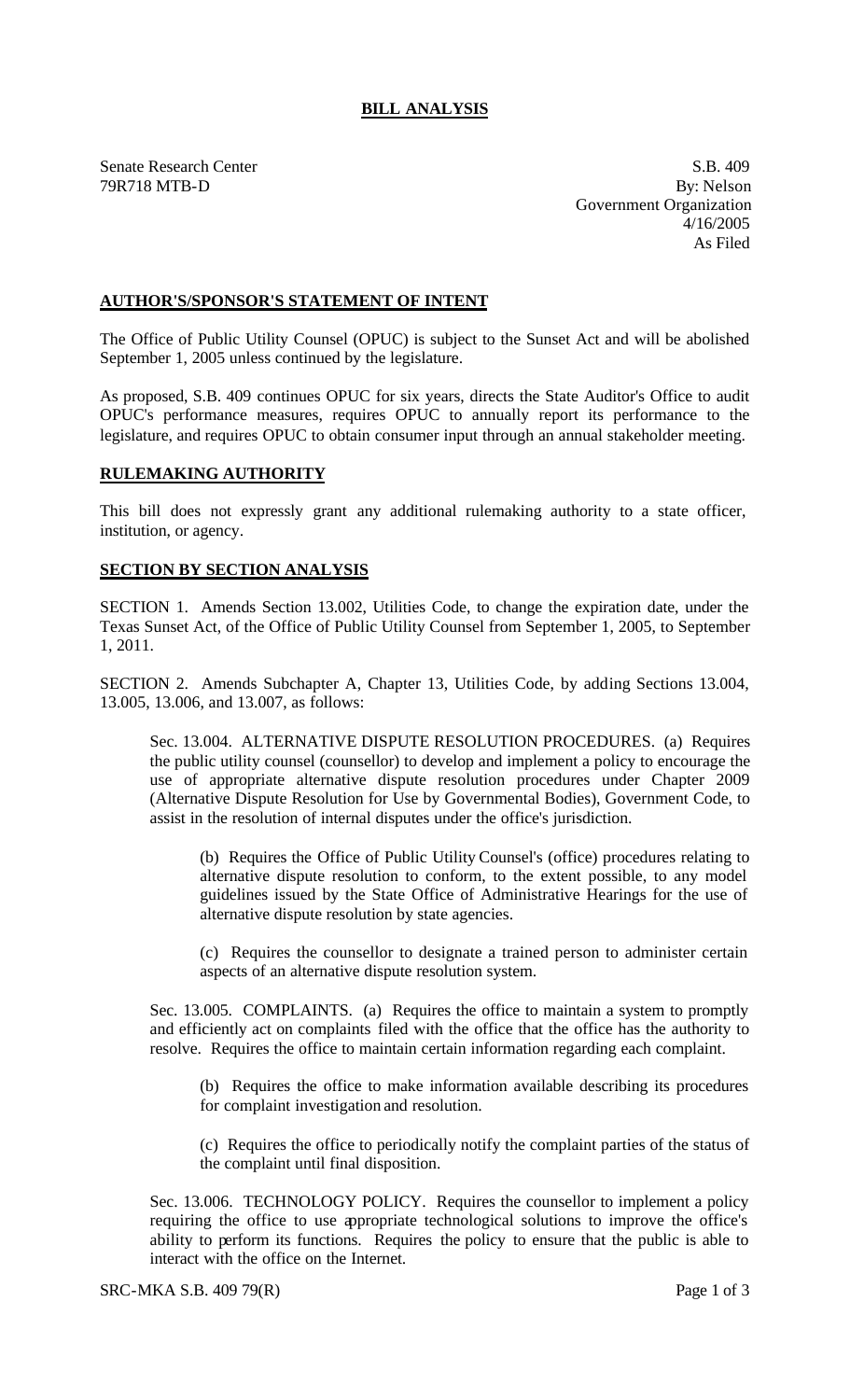Sec. 13.007. MANAGEMENT AUDIT. (a) Requires the state auditor, in coordination with the Legislative Budget Board, to conduct a management audit of the office to evaluate the office's performance measures to determine the accuracy of calculations and whether the measures accurately depict the impact of the office. Sets forth requirements for the contents of the audit.

(b) Requires the state auditor to complete the audit required by this section and deliver a report on the audit to certain government officials not later than August 1, 2006.

(c) Provides that this section expires September 1, 2006.

SECTION 3. Amends Section 13.023, Utilities Code, by amending Subsection (a) and adding Subsection (c), as follows:

(a) Provides that it is a ground for removal from office if the counsellor does not have at the time of taking office, rather than appointment, or maintain during service as counselor the qualifications required by Section 13.022 (Qualifications); is ineligible for service as counsellor under, rather than violates a prohibition provided by, Section 13.022 (Qualifications), 13.042 (Relationship with Trade Association), or 13.043 (Prohibition on Employment or Representation); or cannot discharge the counsellor's duties for a substantial part of the term for which the counsellor is appointed because of illness or disability.

(c) Sets forth requirements for potential ground for removal of the counsellor.

SECTION 4. Amends Section 13.042, Utilities Code, as follows:

Sec. 13.042. New heading: CONFLICT OF INTEREST. (a) Defines "Texas trade association."

(b) Prohibits a person from serving as counsellor or being an employee of the office employed in a "bona fide executive, administrative, or professional capacity," as that phrase is used for the purposes of establishing an exemption to the overtime provisions of the federal Fair Labor Standards Act of 1938 (29 U.S.C. Section 201 et seq.) if the person falls under certain categories. Deletes existing text relating to the prohibition of a person who is exempt from the state's position classification plan.

(c) Prohibits a person from serving as counsellor or acting as the general counsel to the office if the person is required to register as a lobbyist under Chapter 305 (Registration of Lobbyists), Government Code, because of the person's activities for compensation on behalf of a profession related to the operation of the office.

SECTION 5. Amends Section 13.063, Utilities Code, as follows:

Sec. 13.063. New heading: ANNUAL REPORTS. (a) Creates this subsection from existing text.

(b) Requires the office to prepare annually a report on the office's activities during the preceding year and submit the report to certain governmental entitites. Requires the report to include certain information.

SECTION 6. Amends Subchapter D, Chapter 13, Utilities Code, by adding Section 13.064, as follows:

Sec. 13.064. PUBLIC HEARING. (a) Requires the office to annually conduct a public hearing to assist the office in developing a plan of priorities and to give the public an opportunity to comment on the office's functions and effectiveness.